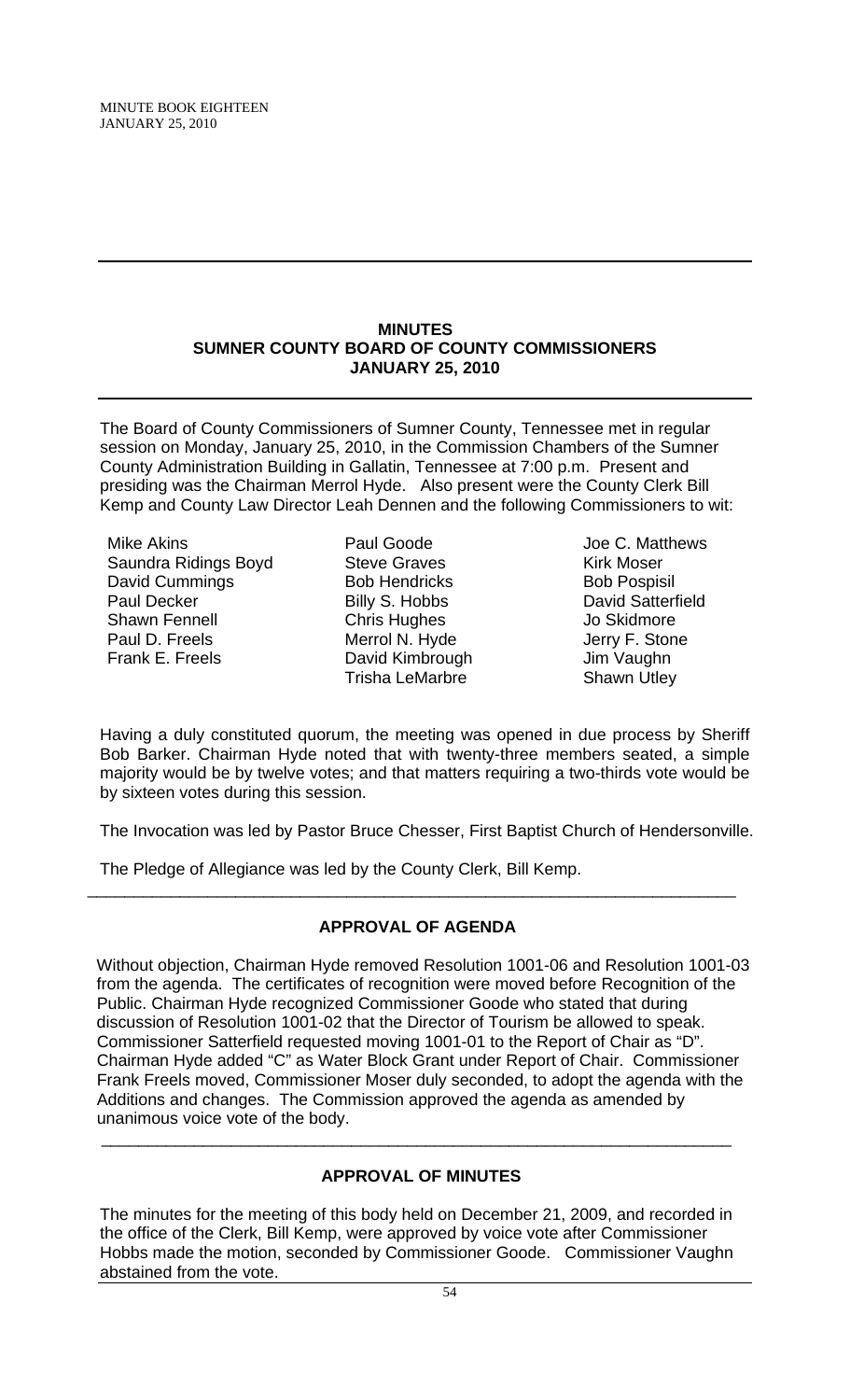Commissioner Fennell introduced the following resolution and moved for approval. Commissioner Pospisil seconded the motion.

#### **A RESOLUTION HONORING MR. CHARLES HAYNES**

 **WHEREAS,** Mr. Charles Haynes, since December 7, 1993 has been a member of the Sumner County Planning Commission and served as Chairman of the committee from 2000-2007; and

**WHEREAS**, Mr. Haynes has been instrumental in bringing progress and advancement to this county and demonstrates civic-mindedness and his commitment to serve the citizens of Sumner County; and

**WHEREAS,** Mr. Haynes, by giving of his time and talents, has contributed distinctive guidance and direction to the citizens and leadership of Sumner County.

**NOW, THEREFORE, BE IT RESOLVED** by the Sumner County Board of County Commissioners meeting in regular session on this the  $25<sup>th</sup>$  day of January, 2010, that this body does hereby recognize and commend Mr. Charles Haynes for his commitment and appreciate his dedication and service to the citizens and government of Sumner County; and

**BE IT FURTHER RESOLVED** that this resolution shall be spread on the minutes of this body and the Clerk is to furnish a copy of this resolution to Mr. Charles Haynes.

**\_\_\_\_\_\_\_\_\_\_\_\_\_\_\_\_\_\_\_\_\_\_\_\_\_\_\_\_\_\_\_\_\_\_\_\_\_\_\_\_\_\_\_\_\_\_\_\_\_\_\_\_\_\_\_\_\_\_\_\_\_\_\_\_**

Chairman Hyde declared the certificate of recognition honoring Mr. Haynes approved by the body.

 $\frac{1}{2}$  ,  $\frac{1}{2}$  ,  $\frac{1}{2}$  ,  $\frac{1}{2}$  ,  $\frac{1}{2}$  ,  $\frac{1}{2}$  ,  $\frac{1}{2}$  ,  $\frac{1}{2}$  ,  $\frac{1}{2}$  ,  $\frac{1}{2}$  ,  $\frac{1}{2}$  ,  $\frac{1}{2}$  ,  $\frac{1}{2}$  ,  $\frac{1}{2}$  ,  $\frac{1}{2}$  ,  $\frac{1}{2}$  ,  $\frac{1}{2}$  ,  $\frac{1}{2}$  ,  $\frac{1$ 

Commissioner Skidmore introduced the following resolution and moved for approval. Commissioner Goode seconded the motion.

#### **A RESOLUTION HONORING THE HENDERSONVILLE CHRISTIAN ACADEMY FOOTBALL TEAM**

 **WHEREAS,** the Hendersonville Christian Academy football team led by Coach Don Karns and his outstanding coaching staff have won the 2009 TAACS State Football Championship after retaining a season record of 10 wins and 1 loss and bringing the school its first State Football Championship; and

**WHEREAS**, the Hendersonville Christian Academy football team played with pride and spirit and through their diligent efforts have brought honor to themselves, their school and Sumner County by their outstanding performance and dedicated efforts; and

**WHEREAS**, Donovan Humpress was named the Defensive Most Valuable Player and Taylor Harmon was named the offensive Most Valuable Player and along with the other members of the team played with pride and dignity and through their gallant struggles has demonstrated the benefits of unbreakable spirit, teamwork and dedication.

**NOW THEREFORE, BE IT RESOLVED** by the Sumner County Board of County Commissioners meeting in regular session on this the  $25<sup>th</sup>$  day of January, 2010, that this body does hereby congratulate and commend the Hendersonville Christian Academy football team for their award winning, recordbreaking, outstanding season; and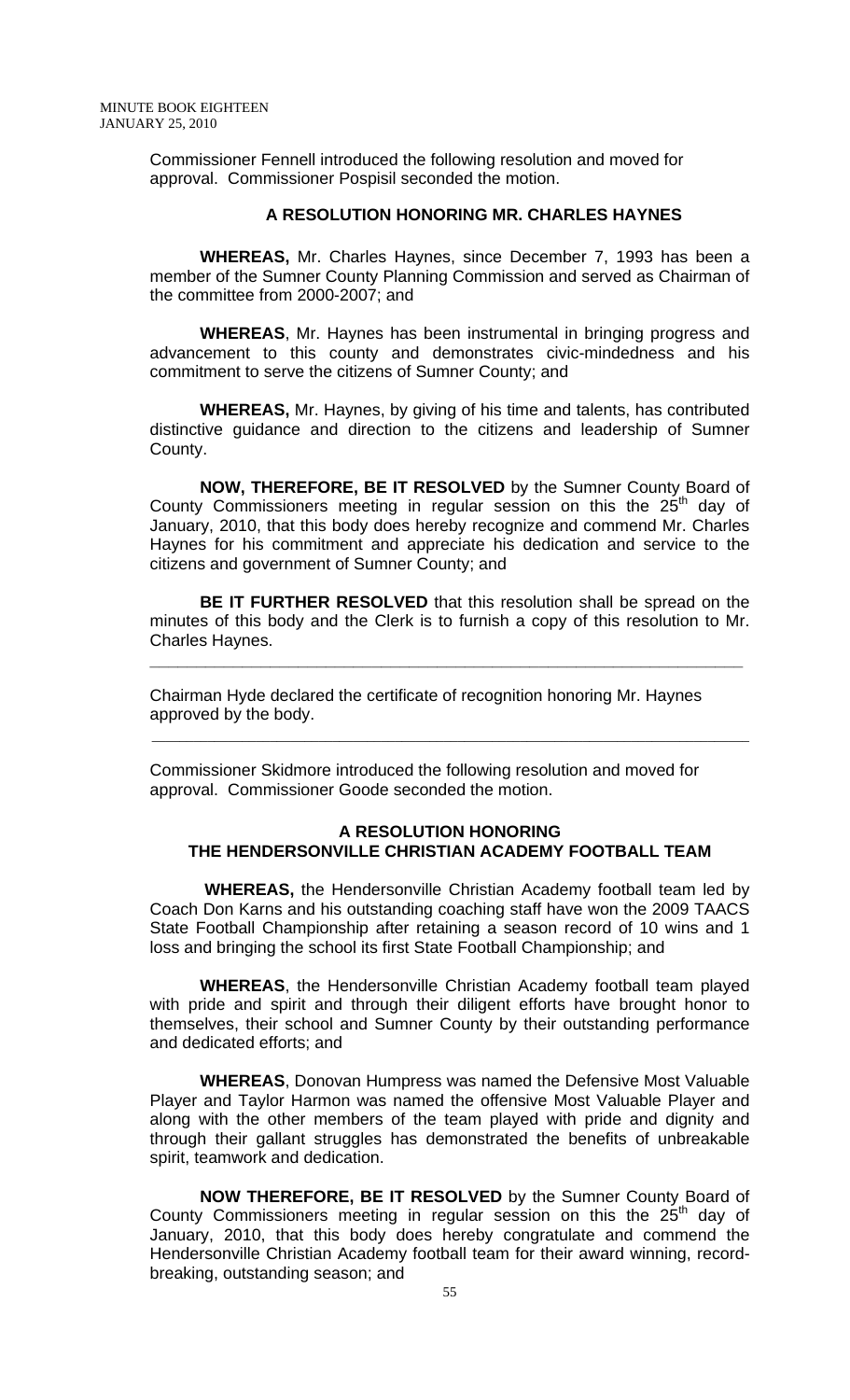**BE IT FURTHER RESOLVED** that this resolution shall be spread on the minutes of this body and the Clerk is to furnish a copy of this resolution to the Hendersonville Christian Academy football team and Coach Don Karns.

\_\_\_\_\_\_\_\_\_\_\_\_\_\_\_\_\_\_\_\_\_\_\_\_\_\_\_\_\_\_\_\_\_\_\_\_\_\_\_\_\_\_\_\_\_\_\_\_\_\_\_\_\_\_\_\_\_\_\_\_\_\_\_\_

Chairman Hyde declared the certificate of recognition honoring the Hendersonville Christian Academy football team approved by the body.

#### **RECOGNITION OF THE PUBLIC**

\_\_\_\_\_\_\_\_\_\_\_\_\_\_\_\_\_\_\_\_\_\_\_\_\_\_\_\_\_\_\_\_\_\_\_\_\_\_\_\_\_\_\_\_\_\_\_\_\_\_\_\_\_\_\_\_\_\_\_\_\_\_\_\_\_\_\_\_\_\_\_\_\_\_\_\_\_\_\_\_\_\_\_\_\_\_

Chairman Hyde opened the floor to allow the public to speak concerning any matter on the agenda.

Beth Cox of 113 Windham Circle in Hendersonville spoke regarding her concerns as a Board of Education member about the proposed adoption of the Financial Management Act of 1981.

The following persons stated their objection to the new Animal Control Facility being located near a school or home, stating the potential for property damage or devaluation. Most were concerned for the health and safety of the children going to school nearby. Other concerns were objections to the use of inmate labor at the facility and health concerns from odors and bacteria.

Billy Green of 109 Hix Lane in Gallatin David Agee of 129 Hix Lane in Gallatin Brad McFarland of 119 Hix Lane in Gallatin Samuel Hammock 1022 Lyndale Drive in Castalian Springs Betty Sims of 154 Bushes Lane in Gallatin Tony Leal 614 Ruth Avenue in Gallatin Mary Holland of Gallatin Kaylyn Rich of 578 Hollerman in Gallatin

Ed Vance of Hendersonville stated that the County made a good choice for the new Tourism Director.

Phillip Hight of Castalian Springs gave his praise of Charles Haynes and stated that his concern with the spending habits of the County Commission.

Jonna Lilly of 124 Harsh Lane in Gallatin stated that she is in favor of the Animal Control Facility and the location was not a problem. She voiced her concern about a letter circulated by the principal of Benny Bills Elementary School.

Joe Johnson of 168 Dobbins Pike in Gallatin stated that if the Animal Control Facility was properly installed and run it would probably be a good thing, though he was not excited about it being in his backyard.

Mike Moulton of Cottontown stated his admiration for Charles Haynes when Mr. Moulton was the Sumner County Planning Director. Mr. Moulton cautioned the Commission on its expenditures concerning Resolution 1001-05, approving the capital projects list.

Don Long 184 Spy Glass Way in Hendersonville read a letter from Hendersonville Mayor Scott Foster asking that the County fund the tourism budget to the extent possible.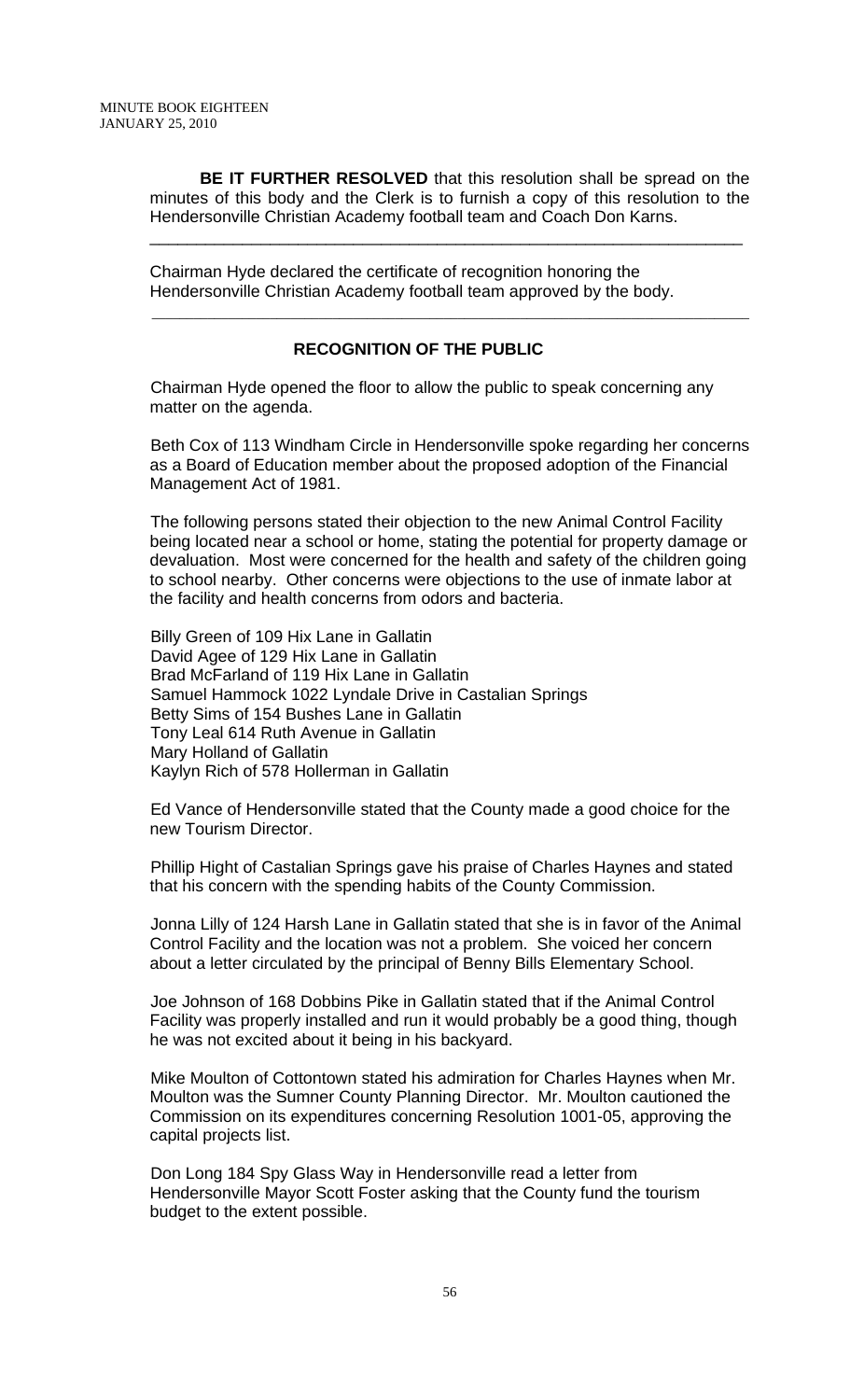Greer Broemel of 501 Union Street in Nashville and Director of the Middle Tennessee Tourism Council requested the Commission to maintain the tourism budget.

Walt Baker, CEO of the Tennessee Hospitality Association in Nashville, spoke on Resolution 1002-02 urging the Commission to fully fund the tourism budget.

With no one else wishing to speak, recognition of the public was closed.

#### **REPORT OF THE CHAIR**

\_\_\_\_\_\_\_\_\_\_\_\_\_\_\_\_\_\_\_\_\_\_\_\_\_\_\_\_\_\_\_\_\_\_\_\_\_\_\_\_\_\_\_\_\_\_\_\_\_\_\_\_\_\_\_\_\_\_\_\_\_\_\_\_

#### **ELECTION OF FIFTH DISTRICT COMMISSIONER**

Chairman Hyde recognized Commissioner Stone who moved to defer the election of the Fifth District Commission seat vacated by James A. England until next month. The election was seconded by Commissioner Kimbrough and deferred upon unanimous voice vote.

\_\_\_\_\_\_\_\_\_\_\_\_\_\_\_\_\_\_\_\_\_\_\_\_\_\_\_\_\_\_\_\_\_\_\_\_\_\_\_\_\_\_\_\_\_\_\_\_\_\_\_\_\_\_\_\_\_\_\_\_\_\_\_\_\_\_\_\_\_\_

Commissioner Kimbrough introduced the following resolution and moved for approval. Commissioner Goode seconded the motion.

#### **1001-13 RESOLUTION IN SUPPORT OF FISCAL YEAR 2010 COUMMUNITY DEVELOPMENT BLOCK GRANT APPLICATION**

**WHEREAS,** funds are available through the State of Tennessee, Small Cities Community Development Block Grant (CDBG) Program; and

**WHEREAS,** Sumner County wishes to provide potable public water to serve the residents of Sumner County; and

**WHEREAS,** Sumner County may apply for CDBG funds in the amount of \$500,000.00 and will provide local match funds not to exceed \$100,000 available from Sumner County's General Capital project funds from bond proceeds.

**NOW, THEREFORE, BE IT RESOLVED** by the Sumner County Board of County Commissioners meeting in regular session on this the  $25<sup>th</sup>$  day of January, 2010 that this body does hereby authorize that application be made for CDBG funds to extend water lines to areas where public water is currently unavailable, and that Anthony Holt, County Executive, be authorized to sign the application and all assurance necessary to filing said application.

Commissioner Graves stated that he had a conflict of interest and would abstain from the vote on this matter.

\_\_\_\_\_\_\_\_\_\_\_\_\_\_\_\_\_\_\_\_\_\_\_\_\_\_\_\_\_\_\_\_\_\_\_\_\_\_\_\_\_\_\_\_\_\_\_\_\_\_\_\_\_\_\_\_\_\_\_\_\_\_\_

The electronic vote was recorded in the following manner:

APPROVE WATER BLOCK GRANT APPLICATION

| Akins            | Fennell         |   | Cummings     |  |
|------------------|-----------------|---|--------------|--|
| Utley            | Graves          | Α | Satterfield  |  |
| F. Freels        | <b>Matthews</b> | Y | <b>Boyd</b>  |  |
| <b>Hendricks</b> | Vaughn          | Y | LeMarbre     |  |
| Moser            | Decker          | Y | Hyde         |  |
| <b>Hughes</b>    | Kimbrough       | Y | Goode        |  |
| Skidmore         | P. Freels       | Y | <b>Stone</b> |  |
| <b>Hobbs</b>     | Pospisil        |   |              |  |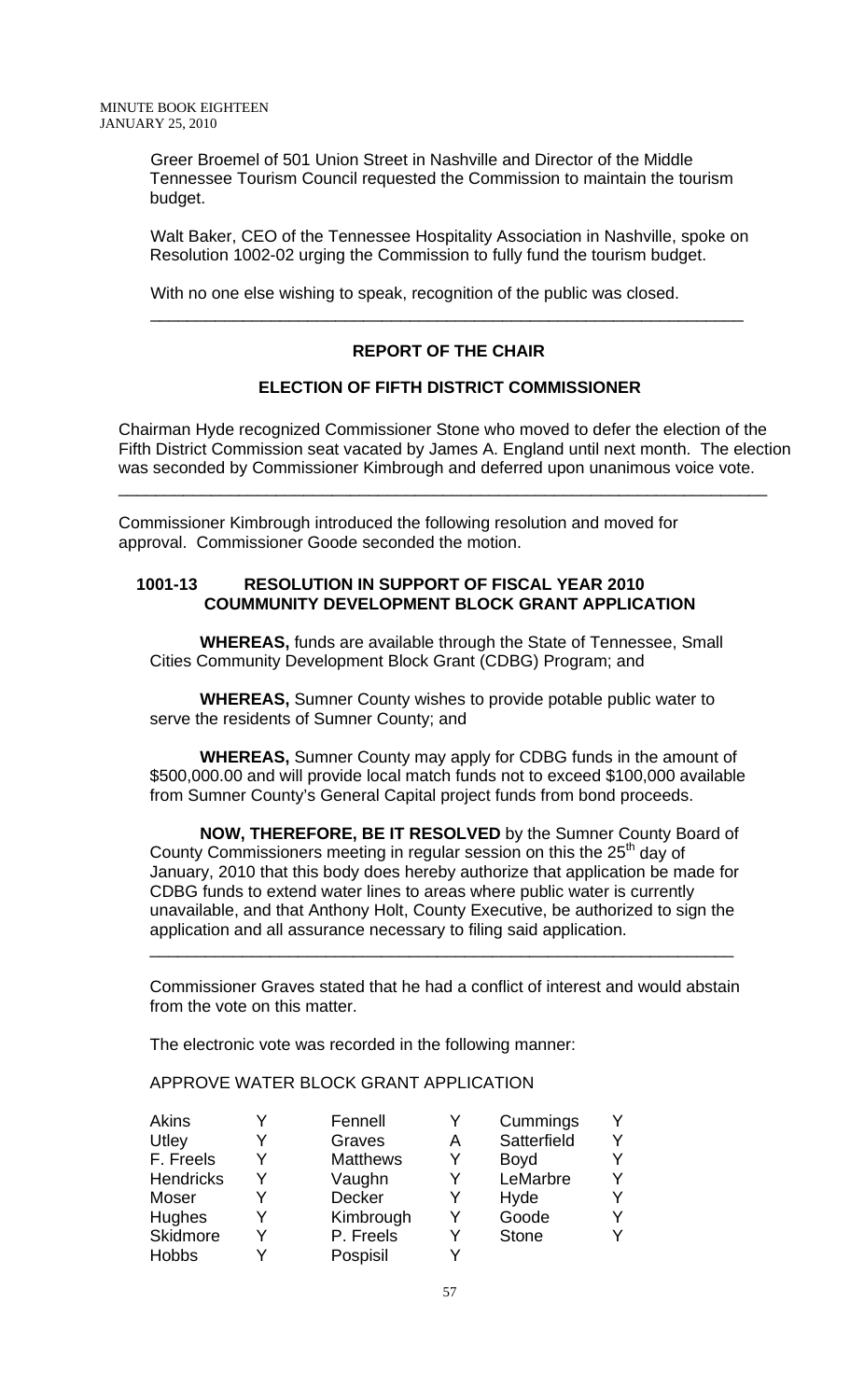1001-13 Yes: 22 No: 0 Abs: 1 07:59 PM

Chairman Hyde declared the resolution approved by the body.

Commissioner Hughes introduced the following resolution and moved for approval. Commissioner Vaughn seconded the motion.

\_\_\_\_\_\_\_\_\_\_\_\_\_\_\_\_\_\_\_\_\_\_\_\_\_\_\_\_\_\_\_\_\_\_\_\_\_\_\_\_\_\_\_\_\_\_\_\_\_\_\_\_\_\_\_\_\_\_\_\_\_\_\_\_\_\_

#### **1001-01 A RESOLUTION SELECTING THE COUNTY PROPERTY LOCATED ON UNION SCHOOL ROAD AS THE SITE LOCATION FOR THE NEW SUMNER COUNTY ANIMAL CONTROL FACILITY**

**NOW, THEREFORE BE IT RESOLVED** by the Sumner County Board of County Commissioners meeting in regular session on this the  $25<sup>th</sup>$  day of January, 2010, that this body does hereby select the County property located on Union School Road as the site location for the new Sumner County Animal Control Facility.

**\_\_\_\_\_\_\_\_\_\_\_\_\_\_\_\_\_\_\_\_\_\_\_\_\_\_\_\_\_\_\_\_\_\_\_\_\_\_\_\_\_\_\_\_\_\_\_\_\_\_\_\_\_\_\_\_\_\_\_\_\_\_\_\_**

 Commissioner Satterfield moved, seconded by Commissioner Stone, to defer the matter for 90 days while an alternative location is researched.

The electronic vote was recorded in the following manner:

REFER 1001-01 TO RESEARCH OTHER SITES

| Akins            | N | Fennell          | N | Cummings     | Y        |
|------------------|---|------------------|---|--------------|----------|
| Utley            | N | Graves           | N | Satterfield  | Y        |
| F. Freels        | N | <b>Matthews</b>  | N | Boyd         | Y        |
| <b>Hendricks</b> | N | Vaughn           | N | LeMarbre     | N        |
| Moser            | N | <b>Decker</b>    | N | Hyde         | N        |
| <b>Hughes</b>    | N | Kimbrough        | N | Goode        | N        |
| Skidmore         | Y | P. Freels        | N | <b>Stone</b> | Y        |
| <b>Hobbs</b>     |   | Pospisil         | N |              |          |
| 1001-01.1        |   | No: 17<br>Yes: 6 |   | Abs: 0       | 08:10 PM |

Chairman Hyde declared the motion to defer failed to pass.

The electronic vote on the main motion was recorded in the following manner:

| Akins            |         | Fennell         | Y | Cummings     |          |
|------------------|---------|-----------------|---|--------------|----------|
| Utley            | Y       | Graves          | Y | Satterfield  | N        |
| F. Freels        | Y       | <b>Matthews</b> | Y | <b>Boyd</b>  | N        |
| <b>Hendricks</b> | Y       | Vaughn          | Y | LeMarbre     | Y        |
| Moser            | Y       | <b>Decker</b>   | Y | Hyde         |          |
| Hughes           | Y       | Kimbrough       | Y | Goode        |          |
| Skidmore         | N       | P. Freels       | N | <b>Stone</b> | N        |
| <b>Hobbs</b>     | N       | Pospisil        | Y |              |          |
| 1001-01          | Yes: 17 | No: 6           |   | Abs: 0       | 08:21 PM |

Chairman Hyde declared the resolution approved by the body on the first and final reading. \_\_\_\_\_\_\_\_\_\_\_\_\_\_\_\_\_\_\_\_\_\_\_\_\_\_\_\_\_\_\_\_\_\_\_\_\_\_\_\_\_\_\_\_\_\_\_\_\_\_\_\_\_\_\_\_\_\_\_\_\_\_\_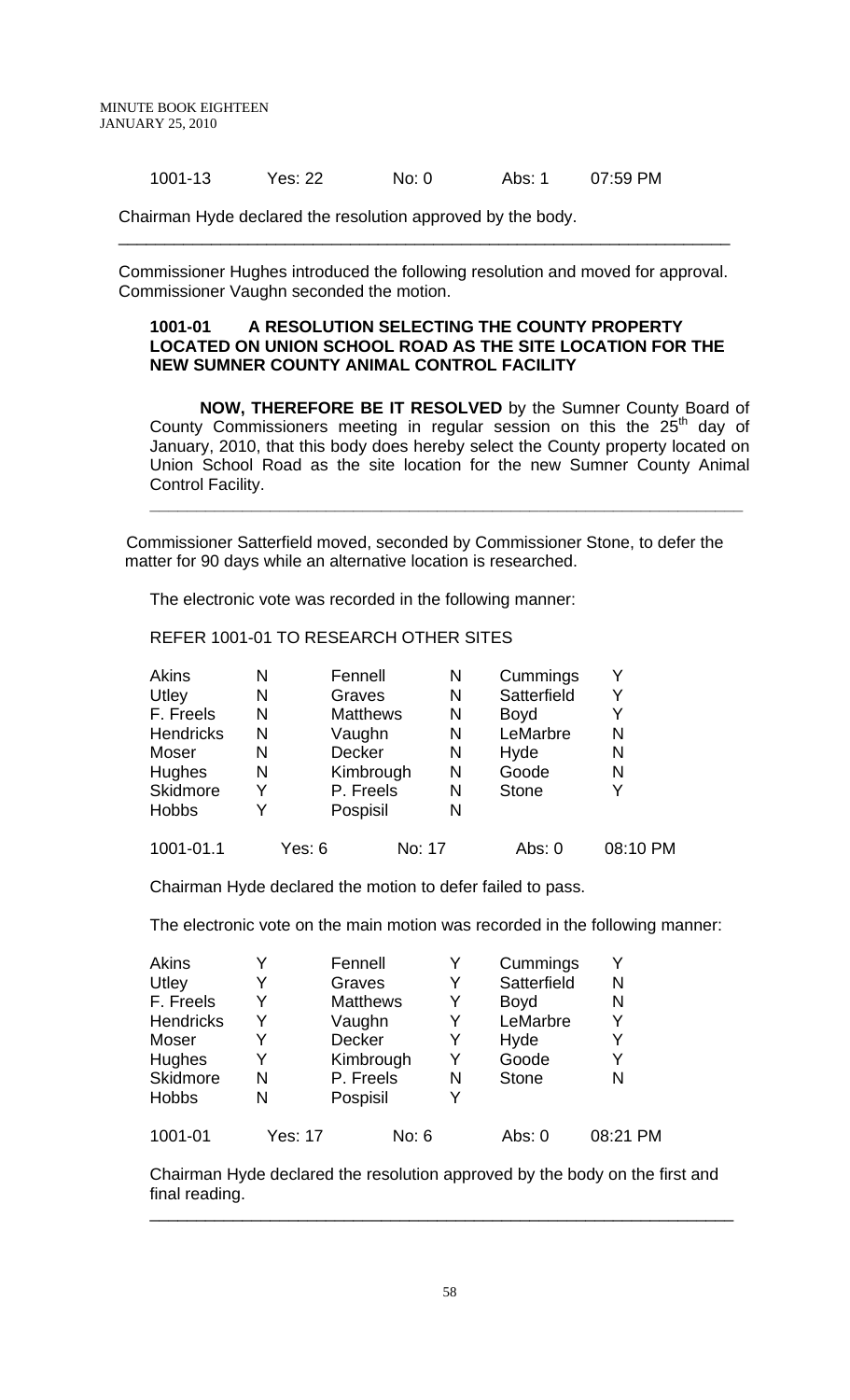#### **REPORT FROM COUNTY OFFICIALS**

 By motion of Commissioner Skidmore, seconded by Commissioner Matthews, the commissioners approved unanimously the filing as received of the following reports: County Investments, County General Fund, County Debt Service Fund, County Highway Fund, County Capital Outlay Fund, School General Purpose Fund, School Federal Projects Fund, School Food Service Fund, Employee Health Insurance Trust Fund, Employee Dental Insurance Trust Fund, Casualty Insurance Trust Fund, County Trustee Funds, Special Reports: County Dental Insurance Claim Payments, County Health Insurance Claim Payments, County Property Tax Collections, County EMS Billing/Collections/Balances, County Sales Tax Collections, County Wheel Tax Collections, County Tax Rates/Property Values and County School Loan Program Rates. Approval of the filing of these records does not certify to the accuracy of the documents.

Chairman Hyde introduced the following resolution:

# **1001-NOT A RESOLUTION TO APPROVE AND ACCEPT**

# **APPLICATIONS FOR NOTARY PUBLIC POSITIONS AND PERSONAL SURETY GUARANTORS**

 **WHEREAS,** according to the law of the State of Tennessee, an individual must apply for the office of notary public in the county of residence, or of their principal place of business; and

 **WHEREAS**, state statute requires personal sureties making bonds for notaries publics to be approved by the Sumner County Commission; and

 **WHEREAS,** said applicant must be approved by the County Commission assembled; and

 **WHEREAS,** Bill Kemp, Sumner County Clerk, has certified according to the records of his office that the persons named on the attached listing labeled "SUMNER COUNTY NOTARY PUBLIC APPLICATIONS and SURETY GUARANTORS" have duly applied for the positions so sought; and

#### **BE IT FURTHER RESOLVED THAT THIS TAKE EFFECT FROM AND AFTER PASSAGE.**

ALLEN, KATHERINE ELIZABETH ANDERSON, AMBER ANNE BRADFORD, ANITA FAYE BRASWELL, DARRELL W BROWN, BONNIE SUE BROWN, SHAINA W. CARTER, THELMA KAY CONYER, GAIL COOK, CARRIE L COOPER, RICKY LYNN CROOK, TAMMY REGINA DEBOE, BETTY FLEMING DUER, KATHLEEN HELEN FAHEY, SHARIE RENEE FREITAG, AMY ANN HALL, NANCY JANE HIBDON, DIANNE JARVIS, PAULA W JONES, AMY MARIE

LAWRENCE, THOMAS MICHAEL LOWRY, JEFFREY WAYNE MASACEK, RONALD A MAURER, PAMELA SUZANNE MCCOLLUM, FREDERICK LO ALLYN NEELY, PATRICIA MATTHEWS NORMAN, SHERRY LYNN PACE, RHONDA WARD PARDUE, DONNA JEAN PARKS, ZENA RODGERS PORTER, JANETTE RENEE\' PROFFITT, LINDA ROBERTS, RITA ANN SCOTT, JOHN WAYNE SMITH, RICHARD KEITH STEVENS, ALANDRIA SHAY STEWART, THERESA ANN TEMPLETON, DEBBIE KAY TROTTER, JASON BRADLEY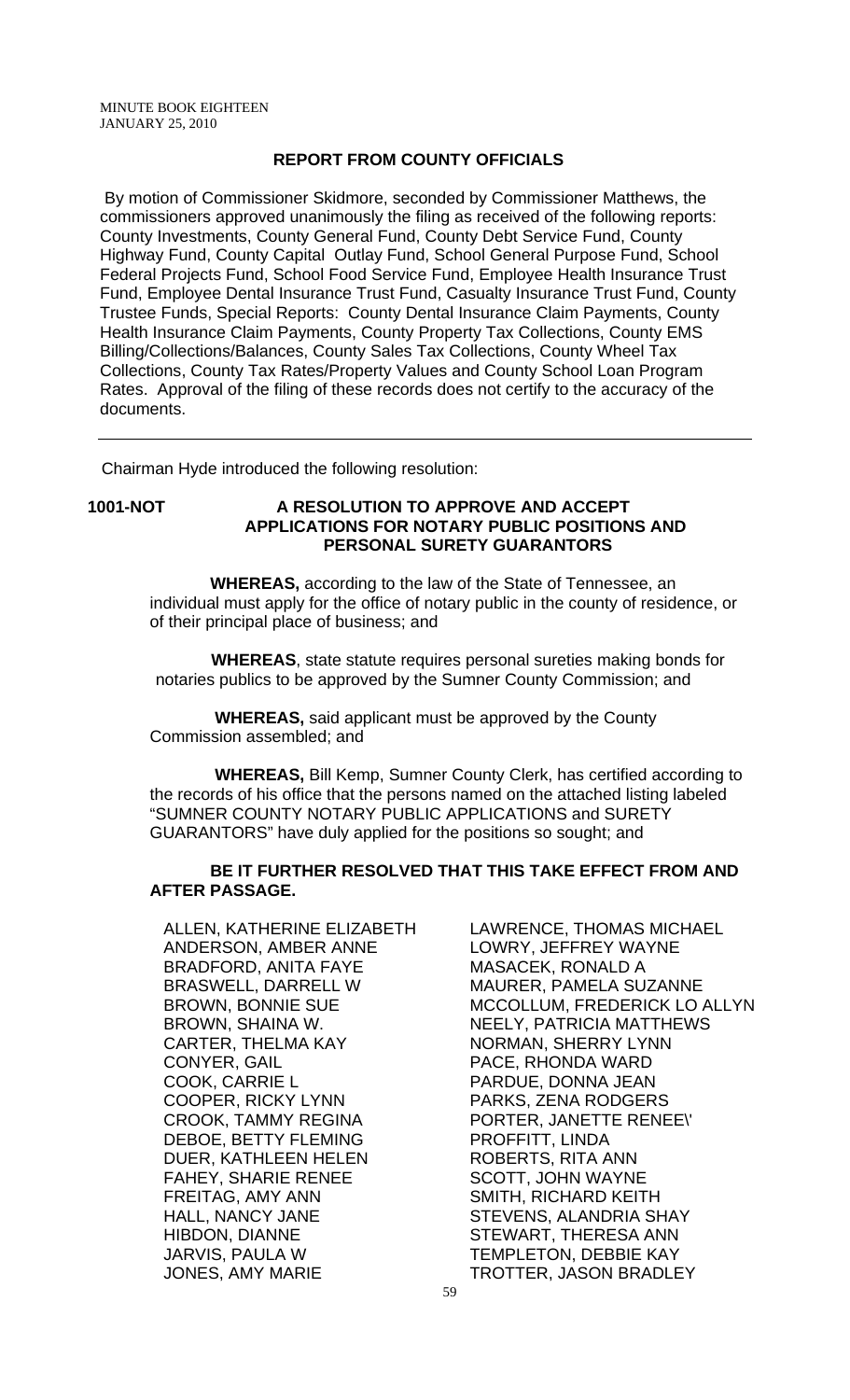KIZER, TRACY LEE TURNER, KATHY DOREEN UPCHURCH, GEARLD LYNN WATERS, ERICKA GANNON WILLIS, DENISE E

Upon motion of Commissioner Skidmore, seconded by Commissioner Matthews, voting was recorded in the following manner:

 **–––––––––––––––––––––––––––––––––––––––––––––––––––––––––**

The electronic vote was recorded in the following manner:

| <b>Akins</b>    |   | Fennell      |       | Utley            |   |          |
|-----------------|---|--------------|-------|------------------|---|----------|
| Graves          |   | Satterfield  | Y     | F. Freels        |   |          |
| <b>Matthews</b> | Y | Boyd         | Y     | <b>Hendricks</b> | Y |          |
| Vaughn          | Y | LeMarbre     | Y     | Moser            | Y |          |
| Decker          |   | Hyde         | Y     | Hughes           | Y |          |
| Kimbrough       | Y | Goode        | Y     | Skidmore         | Y |          |
| P. Freels       | Y | <b>Stone</b> | Α     | <b>Hobbs</b>     |   |          |
| Pospisil        |   |              |       |                  |   |          |
| 1001-NOTARY     |   | Yes: 21      | No: 0 | Abs: 1           |   | 08:22 PM |

Chairman Hyde declared the election of Notaries Public by the body.

# **COMMITTEE ON COMMITTEES**

\_\_\_\_\_\_\_\_\_\_\_\_\_\_\_\_\_\_\_\_\_\_\_\_\_\_\_\_\_\_\_\_\_\_\_\_\_\_\_\_\_\_\_\_\_\_\_\_\_\_\_\_\_\_\_\_\_\_\_\_\_\_\_\_\_\_\_\_\_

Commissioner LeMarbre announced the Agricultural Extension Agency appointments to fill the terms of David Cummings, Shawn Fennell, Charlie Car, and Vivian Reece. The recommendation was to re-appoint Shawn Fennell (Commissioner) and Charlie Car (farmer); and to replace Vivian Reece (farmwoman) and David Cummings (Commissioner) with Joy Alexander and Frank E. Freels, respectively. Upon motion of Commissioner LeMarbre, seconded by Commissioner Skidmore, the Commission voted to approve the appointments to the Agricultural Extension Agency.

Commissioner LeMarbre reported on Board of Health appointments to fill the terms of Dr. Glen Jones, Dr. Wayne Hooper, Jr., and Dr. Robert Philips, stating that they had agreed to serve another term. Upon motion of Commissioner LeMarbre, seconded by Commissioner Matthews, the Commission voted to approve the re-appointments to the Board of Health.

Commissioner LeMarbre announced the expiring terms and vacancies of the following: a) Vacancy following the resignation of George Carter on the Zoning Board of Appeals; b) Vacancy following the resignations of Ken Cox and David Schreiner on the Regional Library Board; c) General Operations Committee appointment to fill the vacancy created when James A. England resigned.

## **HIGHWAY COMMISSION**

\_\_\_\_\_\_\_\_\_\_\_\_\_\_\_\_\_\_\_\_\_\_\_\_\_\_\_\_\_\_\_\_\_\_\_\_\_\_\_\_\_\_\_\_\_\_\_\_\_\_\_\_\_\_\_\_\_\_\_\_\_\_\_\_\_\_\_\_\_\_\_\_\_\_\_

There was no report from the Highway Commission.

#### **EDUCATION COMMITTEE**

**\_\_\_\_\_\_\_\_\_\_\_\_\_\_\_\_\_\_\_\_\_\_\_\_\_\_\_\_\_\_\_\_\_\_\_\_\_\_\_\_\_\_\_\_\_\_\_\_\_\_\_\_\_\_\_\_\_\_\_\_\_\_\_\_\_\_\_\_\_** 

There was no report from the Education Committee.

**\_\_\_\_\_\_\_\_\_\_\_\_\_\_\_\_\_\_\_\_\_\_\_\_\_\_\_\_\_\_\_\_\_\_\_\_\_\_\_\_\_\_\_\_\_\_\_\_\_\_\_\_\_\_\_\_\_\_\_\_\_\_\_\_\_\_\_\_\_**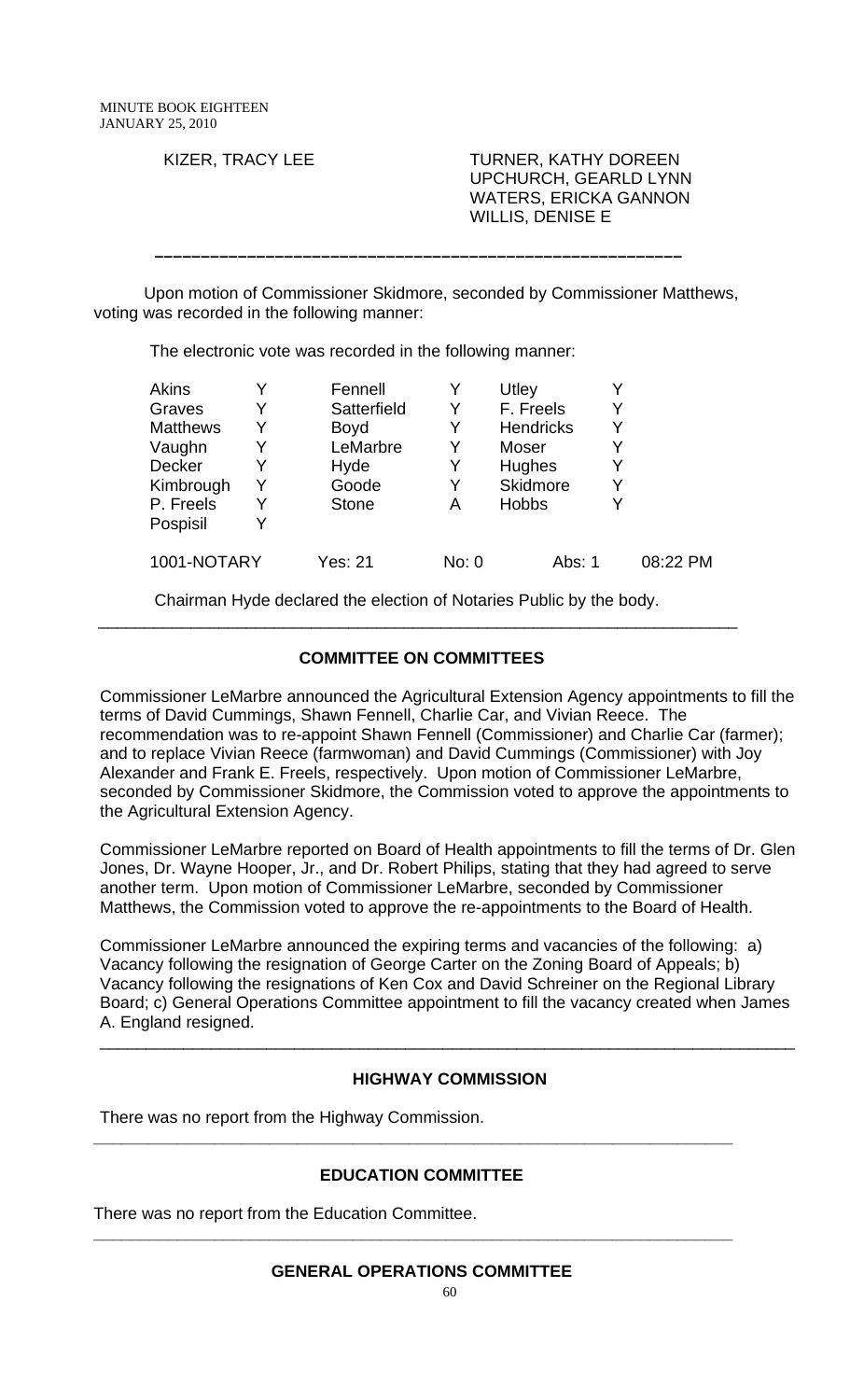There was no further report from the General Operations Committee.

#### **EMERGENCY SERVICES COMMITTEE**

**\_\_\_\_\_\_\_\_\_\_\_\_\_\_\_\_\_\_\_\_\_\_\_\_\_\_\_\_\_\_\_\_\_\_\_\_\_\_\_\_\_\_\_\_\_\_\_\_\_\_\_\_\_\_\_\_\_\_\_\_\_\_\_\_\_\_\_\_\_** 

There was no report from the Emergency Services Committee.

#### **PUBLIC WORKS COMMITTEE**

**\_\_\_\_\_\_\_\_\_\_\_\_\_\_\_\_\_\_\_\_\_\_\_\_\_\_\_\_\_\_\_\_\_\_\_\_\_\_\_\_\_\_\_\_\_\_\_\_\_\_\_\_\_\_\_\_\_\_\_\_\_\_\_\_\_\_\_\_\_** 

There was no report from the Public Works Committee.

#### **LEGISLATIVE COMMITTEE**

**\_\_\_\_\_\_\_\_\_\_\_\_\_\_\_\_\_\_\_\_\_\_\_\_\_\_\_\_\_\_\_\_\_\_\_\_\_\_\_\_\_\_\_\_\_\_\_\_\_\_\_\_\_\_\_\_\_\_\_\_\_\_\_\_\_\_\_\_\_** 

 Commissioner Pospisil introduced the following resolution and moved for approval. Commissioner Vaughn seconded the motion.

#### **1001-02 A RESOLUTION URGING THE TENNESSEE GENERAL ASSEMBLY TO AMEND CHAPTER 7 OF THE PRIVATE ACTS OF 1985 RELATIVE TO DISTRIBUTION OF THE PROCEEDS OF THE HOTEL/MOTEL TAX IN SUMNER COUNTY**

 **BE IT RESOLVED** by the Sumner County Board of County Commissioners meeting in regular session on this the  $25<sup>th</sup>$  day of January, 2010 that this body does ask our delegates to introduce and work for the passage of a private act amending Chapter 7 of the Private Acts of 1985 to change the distribution of the hotel/motel tax levied pursuant to that act so that the proceeds of the tax are required to be appropriated in the annual budget by the county commission in the following manner:

The first three hundred fifty thousand dollars (\$350,000.00) of the proceeds of the tax levied and collected each fiscal year shall be appropriated and distributed to the Sumner County Board of Tourism. Any amounts collected over and above that amount shall be appropriated and expended at the discretion of the county commission through its normal committee process and voting. In the event that less than three hundred fifty thousand dollars (\$350,000.00) is collected in any fiscal year, then only the amount of taxes levied and collected in that fiscal year shall be appropriated to the Board of Tourism for that fiscal year.

**BE IT FURTHER RESOLVED** that the members of the General Assembly representing the people of Sumner County are urged to introduce and work for the passage of said amendment, as set out in the attachment to this resolution; and

**BE IT FURTHER RESOLVED** that the County Clerk is directed to send a certified copy of this resolution and the attached amendment to the members of the General Assembly representing Sumner County.

**PASSED** this 25<sup>th</sup> day of January, 2010.

**AN ACT** to amend Chapter 7 of the Private Acts of 1985 relative to distribution of the proceeds of the hotel/motel tax in Sumner County

 **BE IT ENACTED BY THE GENERAL ASSEMBLY OF THE STATE OF TENNESSEE:**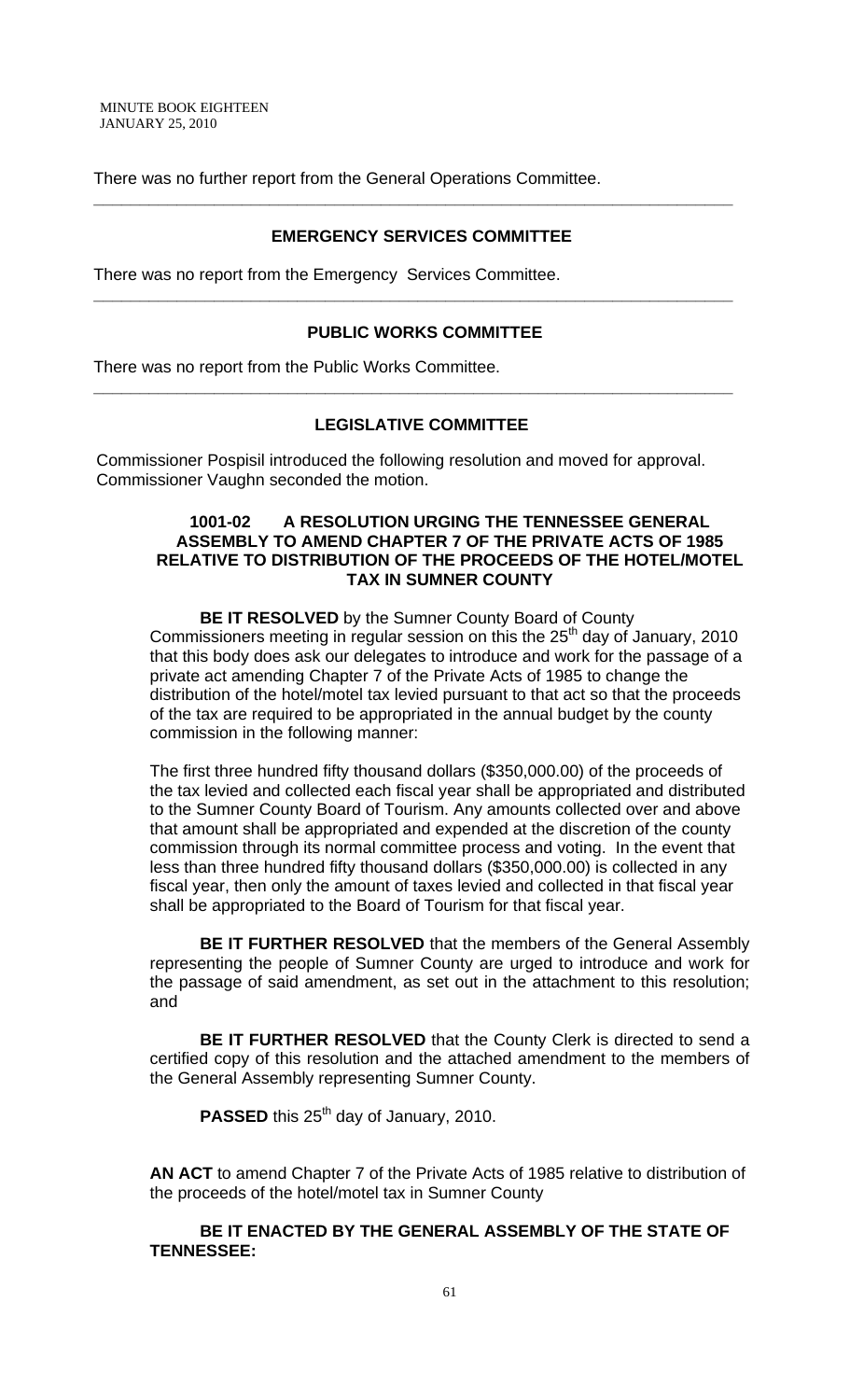**Section 1.** Chapter 7 of the Private Acts of 1985 is amended by deleting Section 9 in its entirety and substituting the following:

SECTION 9. The proceeds of the tax levied herein shall be appropriated in the annual budget by the county commission in the following manner:

The first three hundred fifty thousand dollars (\$350,000.00) of the proceeds of the tax levied and collected each fiscal year shall be appropriated and distributed to the Sumner County Board of Tourism. Any amounts collected over and above that amount shall be appropriated and expended at the discretion of the county commission through its normal committee process and voting. In the event that less than three hundred fifty thousand dollars (\$350,000.00) is collected in any fiscal year, then only the amount of taxes levied and collected in that fiscal year shall be appropriated to the Board of Tourism for that fiscal year.

**Section 2.** The provisions of this act shall in no manner repeal, modify, or interfere with the authority granted by any other public or private law applicable to Sumner County except as provided in Section 1.

**Section 3.** If any provision of this act or the application thereof to any person or circumstance is held invalid, such invalidity shall not affect other provisions or applications of the act which can be given effect without the invalid provision or application, and to that end the provisions of this act are declared to be severable.

**Section 4.** This act shall have no effect unless it is approved by a twothirds (2/3) vote of the county legislative body of Sumner County. Its approval or non-approval shall be proclaimed by the presiding officer of the county legislative body and certified by such officer to the Secretary of State.

**Section 5**. For the purpose of approving or rejecting the provisions of this act, it shall be effective upon becoming a law, the public welfare requiring it. For all other purposes, it shall become effective upon being approved as provided in Section 4.

\_\_\_\_\_\_\_\_\_\_\_\_\_\_\_\_\_\_\_\_\_\_\_\_\_\_\_\_\_\_\_\_\_\_\_\_\_\_\_\_\_\_\_\_\_\_\_\_\_\_\_\_\_\_\_\_\_\_\_\_\_\_\_

Chairman Hyde recognized Colleen Coury, Director of Tourism, who encouraged commissioners to continue their support of tourism.

Chairman Hyde recognized County Executive Anthony Holt who encouraged commissioners to support the work of the Board of Tourism.

Chairman Hyde recognized County Finance Director who stated that the revenues for Fiscal Year are coming close to the amount estimated.

Commissioner Goode read a letter from Ernst Western Corporation, a hotel owner in Sumner County, giving support for Tourism Department funding.

Commissioner Goode moved, seconded by Commissioner LeMarbre, to allocate the first three hundred fifty thousand dollars (\$350,000.00) of the proceeds of the tax levied and collected each fiscal year to the Sumner County Board of Tourism. Any amounts collected over and above that amount shall be appropriated and expended at the discretion of the county. If less is collected, then the funds will be disbursed to the Sumner County Tourism budget.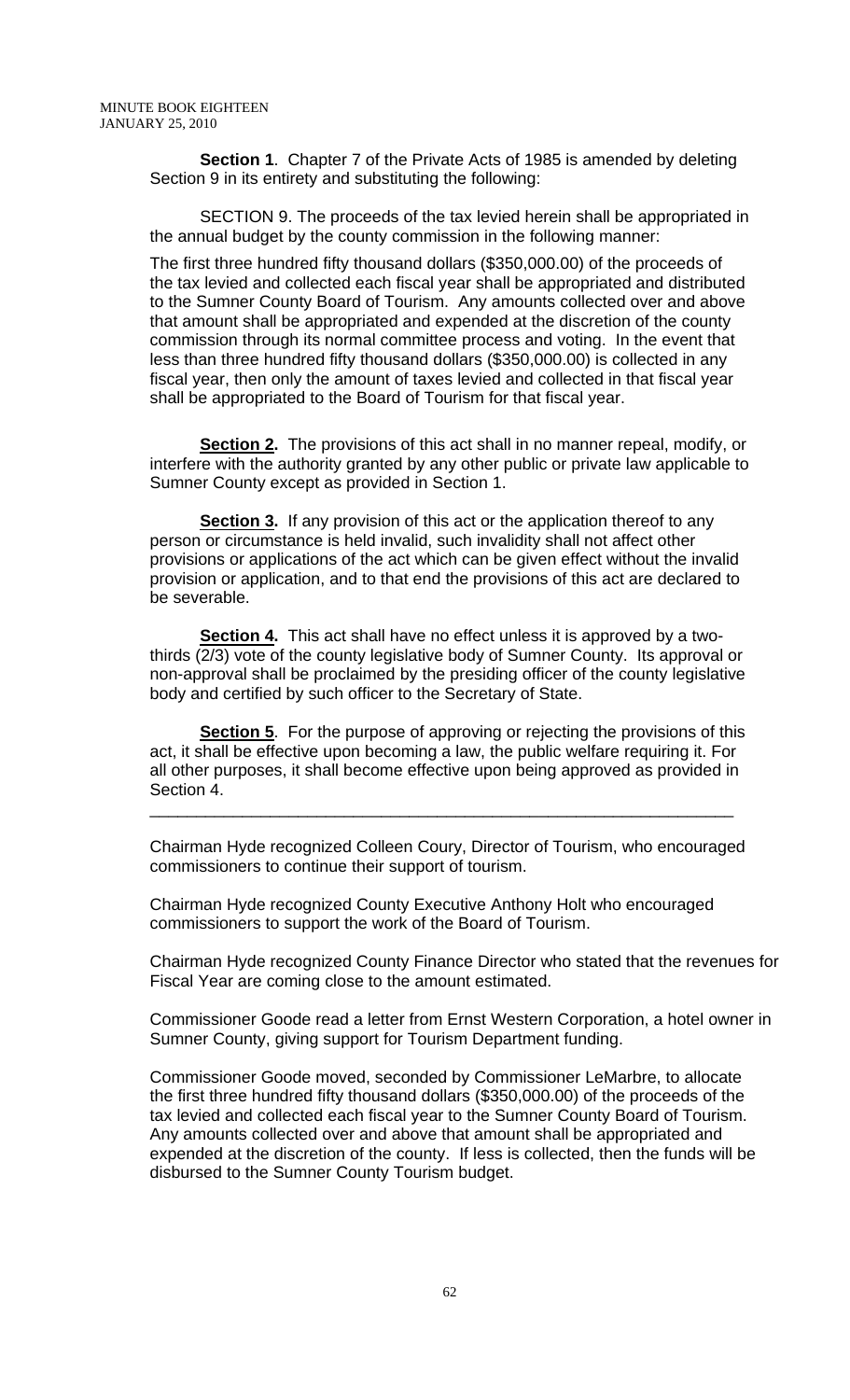The electronic vote on the amendment was recorded in the following manner:

#### AMEND \$350,000.00 TO TOURISM

| <b>Akins</b> |   | Fennell         | Y     | Cummings     | N        |
|--------------|---|-----------------|-------|--------------|----------|
| Utley        |   | Graves          | Y     | Satterfield  | N        |
| F. Freels    |   | <b>Matthews</b> | Y     | <b>Boyd</b>  | N        |
| Vaughn       |   | LeMarbre        | Y     | <b>Moser</b> | Y        |
| Decker       |   | Hyde            | Y     | Hughes       | Y        |
| Kimbrough    |   | Goode           | Y     | Skidmore     | Y        |
| P. Freels    | N | <b>Stone</b>    | Y     | <b>Hobbs</b> | N        |
| Pospisil     |   |                 |       |              |          |
| 1001-02.1    |   | Yes: 17         | No: 5 | Abs: $0$     | 08:36 PM |

Chairman Hyde declared the amendment approved by the body.

The electronic vote on the main motion as amended was recorded in the following manner:

| Akins     | v              | Fennell         | Y | Cummings     | N        |
|-----------|----------------|-----------------|---|--------------|----------|
| Utley     | Y              | Graves          | Y | Satterfield  | N        |
| F. Freels | Y              | <b>Matthews</b> | Y | <b>Boyd</b>  | N        |
| Vaughn    | Y              | LeMarbre        | Y | Moser        | Y        |
| Decker    | Y              | Hyde            | Y | Hughes       | Y        |
| Kimbrough | Y              | Goode           | Y | Skidmore     | Y        |
| P. Freels | Y              | <b>Stone</b>    | Y | <b>Hobbs</b> | Y        |
| Pospisil  | Y              |                 |   |              |          |
| 1001-02   | <b>Yes: 20</b> | No: 3           |   | Abs: $0$     | 08:38 PM |

Chairman Hyde declared Resolution 1001-02 approved by the body. The resolution reflects the amendment as stated.

\_\_\_\_\_\_\_\_\_\_\_\_\_\_\_\_\_\_\_\_\_\_\_\_\_\_\_\_\_\_\_\_\_\_\_\_\_\_\_\_\_\_\_\_\_\_\_\_\_\_\_\_\_\_\_\_\_\_\_\_\_\_\_\_

#### **BUDGET COMMITTEE**

Commissioner Moser introduced the following resolution and moved for approval. Commissioner Pospisil seconded the motion.

#### **1001-04 A RESOLUTION APPROPRIATING \$15,000.00 FROM THE CITY OF GALLATIN IN PASS-THROUGH FUNDS TO THE GALLATIN LIBRARY BUDGET-JANITORIAL SERVICES FUND**

**BE IT RESOLVED** by the Sumner County Board of County Commissioners meeting in regular session on this the  $25<sup>th</sup>$  day of January, 2010, that this body hereby appropriates \$15,000.00 in pass through funds from a donation by the City of Gallatin to the Gallatin Library Budget-Janitorial Services Fund as shown on the attachment.

\_\_\_\_\_\_\_\_\_\_\_\_\_\_\_\_\_\_\_\_\_\_\_\_\_\_\_\_\_\_\_\_\_\_\_\_\_\_\_\_\_\_\_\_\_\_\_\_\_\_\_\_\_\_\_\_\_\_\_\_\_\_\_\_

The electronic vote was recorded in the following manner:

| Akins            | Fennell         |   | Cummings    |  |
|------------------|-----------------|---|-------------|--|
| Utley            | Graves          | Y | Satterfield |  |
| F. Freels        | <b>Matthews</b> | Y | <b>Boyd</b> |  |
| <b>Hendricks</b> | Vaughn          | Y | LeMarbre    |  |
| Moser            | <b>Decker</b>   |   | Hyde        |  |
| <b>Hughes</b>    | Kimbrough       |   | Goode       |  |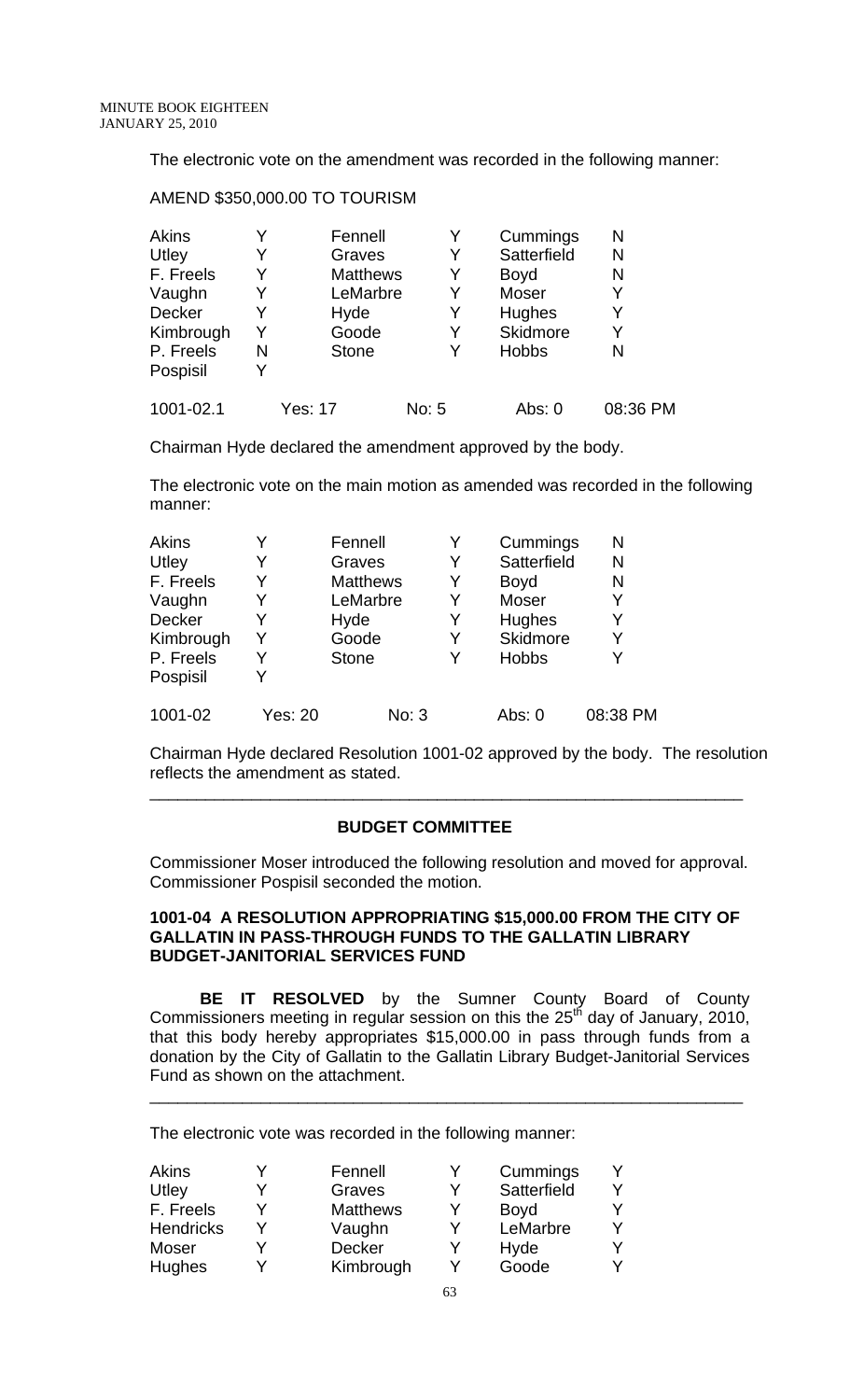MINUTE BOOK EIGHTEEN JANUARY 25, 2010

| Skidmore<br><b>Hobbs</b> |     | P. Freels<br>Pospisil | Stone |  |
|--------------------------|-----|-----------------------|-------|--|
| .                        | - - | - -                   |       |  |

1001-04 Yes: 23 No: 0 Abs: 0 08:39 PM

Chairman Hyde declared Resolution 1001-04 approved by the body.

Chairman Hyde recognized the County Finance Director David Lawing who stated that no collections have been made under the Voluntary Tax Act.

\_\_\_\_\_\_\_\_\_\_\_\_\_\_\_\_\_\_\_\_\_\_\_\_\_\_\_\_\_\_\_\_\_\_\_\_\_\_\_\_\_\_\_\_\_\_\_\_\_\_\_\_\_\_\_\_\_\_\_\_\_\_\_\_\_\_

\_\_\_\_\_\_\_\_\_\_\_\_\_\_\_\_\_\_\_\_\_\_\_\_\_\_\_\_\_\_\_\_\_\_\_\_\_\_\_\_\_\_\_\_\_\_\_\_\_\_\_\_\_\_\_\_\_\_\_\_\_\_\_\_\_\_

Commissioner Moser introduced the following resolution and moved for approval. Commissioner Pospisil seconded the motion.

#### **1001-05 A RESOLUTION ADOPTING THE COUNTY GENERAL CAPITAL PROJECTS LIST AND APPROPRIATING FUNDS FROM THE 2010 BOND ISSUE PROCEEDS**

**BE IT RESOLVED** by the Sumner County Board of County Commissioners meeting in regular session on this the  $25<sup>th</sup>$  day of January, 2010 that this body does hereby adopt the County General Projects Lists dated January 11, 2010 (attached herewith as Exhibit A) and appropriates funds from the 2010 Bond Issue Funds as adopted previously by this body and as set forth in this resolution; and

**BE IT FURTHER RESOLVED** that the costs for the Sumner County Administration Building repair and Court House repairs are just estimates; and

 **BE IT FURTHER RESOLVED** that up to \$80,000 is appropriated from the 2010 Bond Proceed for architect or engineering fees for the design of the repairs to the Sumner County Administration Building and Courthouse; and

 **BE IT FURTHER RESOLVED** that the donation of \$675,000.00 to the Portland Library Renovation Project shall be appropriated to the City of Portland as a one third match for the Portland Library Project; and

 **BE IT FURTHER RESOLVED** that the county and the city of Portland shall enter into a contract which guarantees that the Portland Library Project shall be undertaken and completed; and

**BE IT FURTHER RESOLVED** that such contract shall provide that the county will make its contribution when the city appropriates its \$675,000.00 and accepts its equal contribution from the private sector in cash or in kind.

**\_\_\_\_\_\_\_\_\_\_\_\_\_\_\_\_\_\_\_\_\_\_\_\_\_\_\_\_\_\_\_\_\_\_\_\_\_\_\_\_\_\_\_\_\_\_\_\_\_\_\_\_\_\_\_\_\_\_\_\_\_\_\_\_** 

Commissioner Kimbrough moved, seconded by Commissioner Vaughn, to amend the motion to strike the language of the last paragraph and replace it with the following:

The county and the city of Portland shall enter into a contract which guarantees that the Portland Library Project shall be undertaken and completed; and

Be it further resolved that such contract shall provide that the county will make its contribution when the city appropriates its \$675,000.00 and accepts its equal contribution from the private sector in cash or in kind.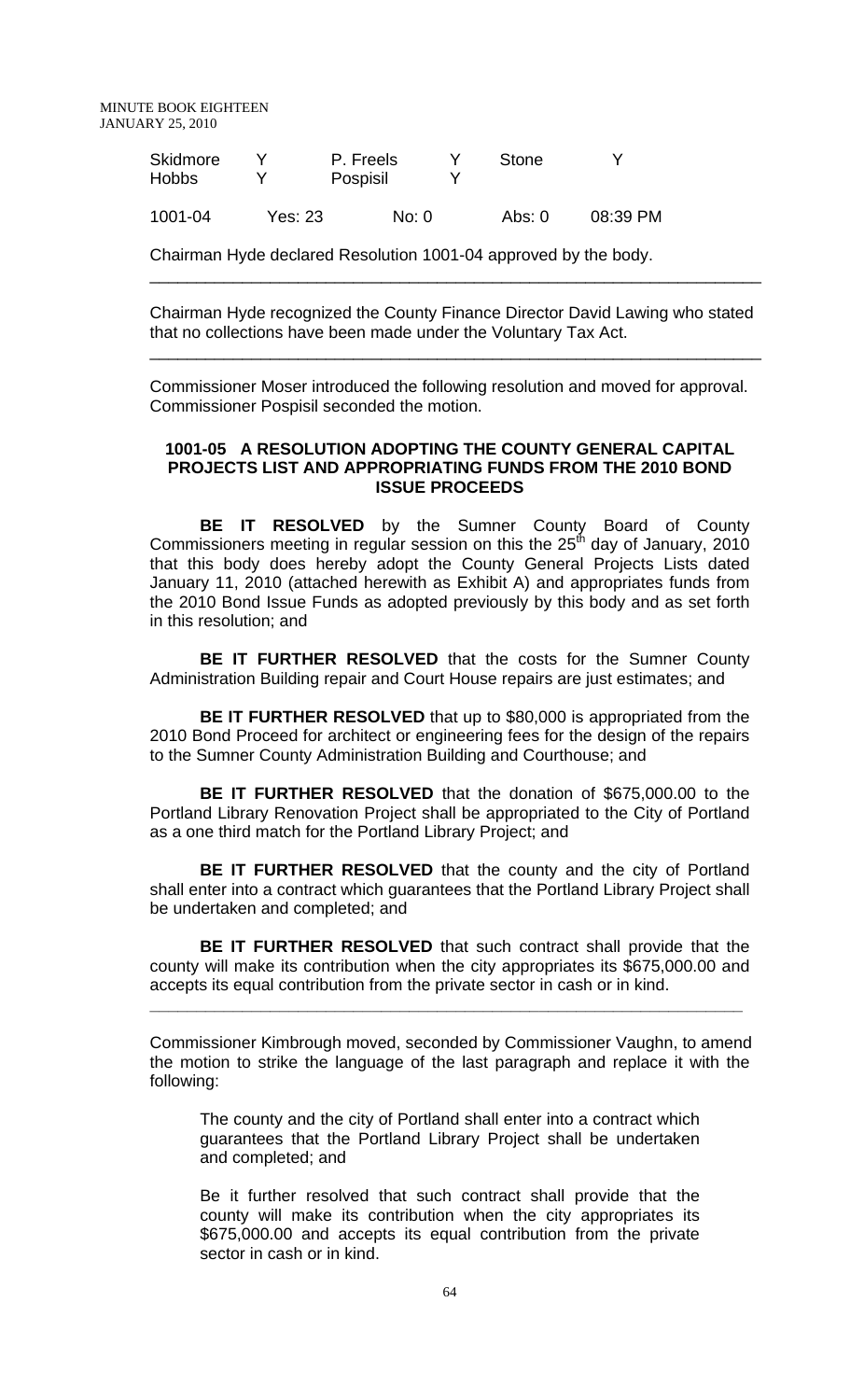The electronic vote on the amendment was recorded in the following manner:

#### AMEND TO INCLUCE PORTLAND AND PRIVATE PAYMENTS

| Akins            |   | Fennell         |       | Cummings      | Υ        |
|------------------|---|-----------------|-------|---------------|----------|
| Utley            | Y | Graves          | Y     | Satterfield   | Y        |
| F. Freels        | Y | <b>Matthews</b> | Y     | <b>Boyd</b>   | Y        |
| <b>Hendricks</b> | Y | Vaughn          | Y     | LeMarbre      | Y        |
| Moser            |   | <b>Decker</b>   |       | <b>Hughes</b> | Y        |
| Kimbrough        | Y | Goode           | Y     | Skidmore      | N        |
| P. Freels        | Y | <b>Stone</b>    | Y     | <b>Hobbs</b>  | Υ        |
| Pospisil         | V |                 |       |               |          |
| 1001-05.1        |   | Yes: 21         | No: 1 | Abs: 0        | 08:41 PM |

Chairman Hyde declared the amendment approved by the body.

The electronic vote on the motion as amended was recorded in the following manner:

| Akins        |                | Fennell         | Y | Cummings     |          |
|--------------|----------------|-----------------|---|--------------|----------|
| Utley        | Y              | Graves          | Y | Satterfield  | Y        |
| F. Freels    | Y              | <b>Matthews</b> | Y | <b>Boyd</b>  |          |
| Hendricks    | Y              | Vaughn          | Y | LeMarbre     |          |
| Moser        | Y              | Decker          | Y | Hyde         |          |
| Hughes       | Y              | Kimbrough       | Y | Goode        |          |
| Skidmore     | N              | P. Freels       | Y | <b>Stone</b> |          |
| <b>Hobbs</b> | Y              | Pospisil        | Y |              |          |
| 1001-05      | <b>Yes: 22</b> | No: 1           |   | Abs: 0       | 08:42 PM |

Chairman Hyde declared Resolution 1001-05 approved by the body as amended. The amendment, as stated, is reflected in the stated resolution.

\_\_\_\_\_\_\_\_\_\_\_\_\_\_\_\_\_\_\_\_\_\_\_\_\_\_\_\_\_\_\_\_\_\_\_\_\_\_\_\_\_\_\_\_\_\_\_\_\_\_\_\_\_\_\_\_\_\_\_\_\_\_\_\_\_\_

#### **CONSENT AGENDA**

Commissioner Moser introduced the following resolution and moved for approval. Commissioner Hobbs seconded the motion.

#### **1001-07 A RESOLUTION APPROPRIATING \$251.24 AS PASS-THROUGH FUNDS FROM PORTLAND LIBRARY FUND RESERVE TO VARIOUS ACCOUNTS**

**BE IT RESOLVED** by the Sumner County Board of County Commissioners meeting in regular session on this the  $25<sup>th</sup>$  day of January, 2010, that this body hereby appropriates \$251.24 as pass-through funds from Portland Library Fund Reserve to Various Accounts as shown on the attachments.

\_\_\_\_\_\_\_\_\_\_\_\_\_\_\_\_\_\_\_\_\_\_\_\_\_\_\_\_\_\_\_\_\_\_\_\_\_\_\_\_\_\_\_\_\_\_\_\_\_\_\_\_\_\_\_\_\_\_\_\_\_\_\_\_

#### **1001-08 A RESOLUTION AUTHORIZING THE DISTRIBUTION OF THE \$2,028,971.00 TO THE BOARD OF EDUCATION FROM 2007 BOND FUNDS FOR PORTLAND EAST MIDDLE SCHOOL RENOVATIONS**

**WHEREAS** this body on the 16<sup>th</sup> day of November, 2009 appropriated \$2,028,971.00 to the Board of Education from 2007 bond funds for Portland East Middle School Renovations; and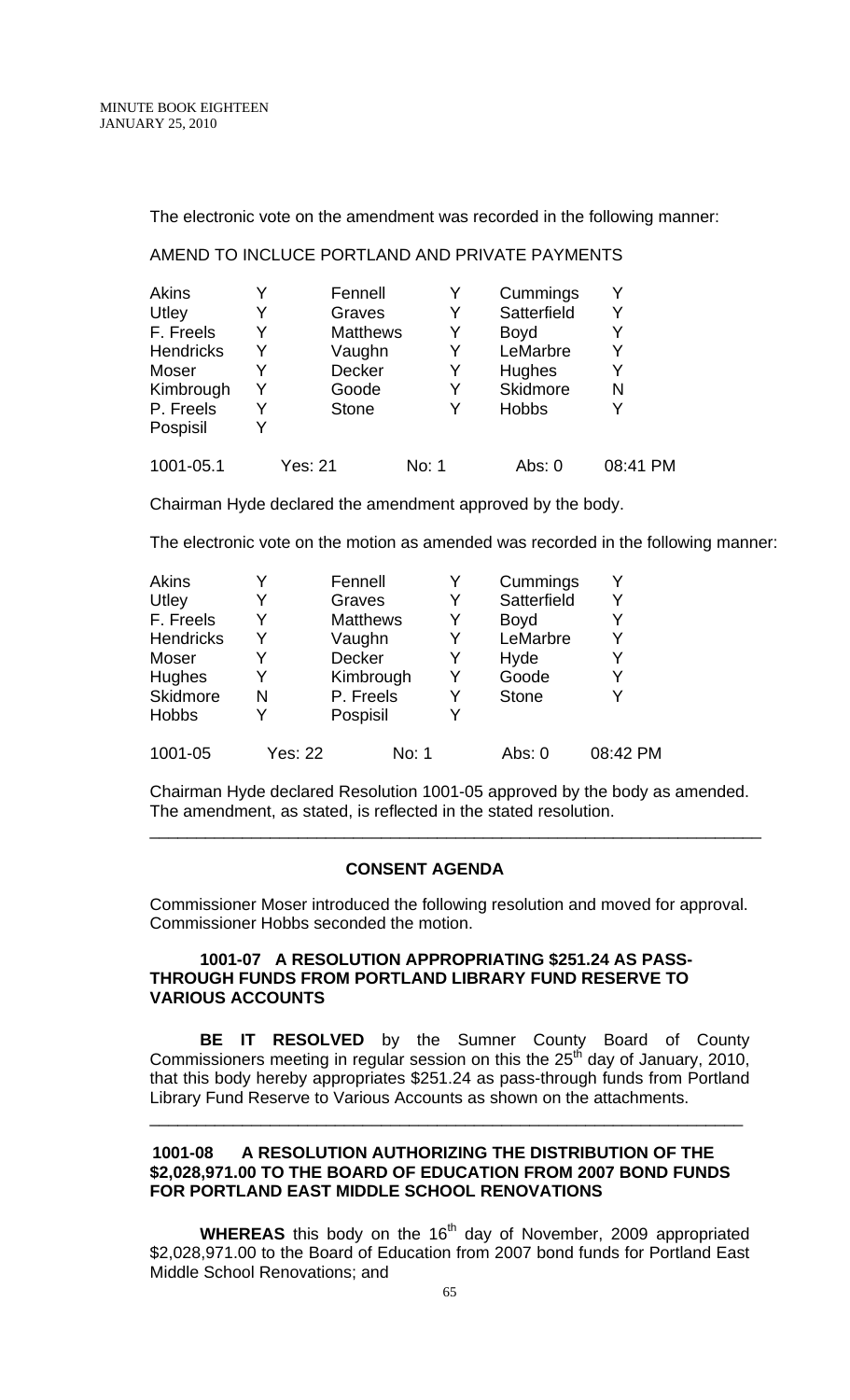**WHEREAS** at that time, this body restricted this appropriation in order that reconciliation of county finance records with Board of Education records could be undertaken.

**THEREFORE BE IT RESOLVED** by the Sumner County Board of County Commissioners meeting in regular session on this the  $25<sup>th</sup>$  day of January that this body does hereby authorize the distribution of up to the appropriated sum of \$2,028,971.00 to the Board of Education for the Portland East Middle School Renovations.

\_\_\_\_\_\_\_\_\_\_\_\_\_\_\_\_\_\_\_\_\_\_\_\_\_\_\_\_\_\_\_\_\_\_\_\_\_\_\_\_\_\_\_\_\_\_\_\_\_\_\_\_\_\_\_\_\_\_\_\_\_\_\_\_

# **1001-09 A RESOLUTION APPROPRIATING \$867,566.00 IN PASS-THROUGH FUNDS FROM THE HIGHWAY DEPARTMENT UNDESIGNATED FUND BALANCE TO VARIOUS ACCOUNTS**

 **BE IT RESOLVED** by the Sumner County Board of County Commissioners meeting in regular session on this the  $25<sup>th</sup>$  day of January, 2010, that this body hereby appropriates \$867,566.00 in pass-through funds from the Highway Department Undesignated Fund Balance to Various Accounts as shown on the attachment.

#### **1001-10 A RESOLUTION DECLARING VARIOUS ITEMS FROM THE SHERIFF'S OFFICE AS SURPLUS AND AUTHORIZING DISPOSAL OR SALE OF SAME PURSUANT TO EXISITING POLICIES AND PROCEDURES**

\_\_\_\_\_\_\_\_\_\_\_\_\_\_\_\_\_\_\_\_\_\_\_\_\_\_\_\_\_\_\_\_\_\_\_\_\_\_\_\_\_\_\_\_\_\_\_\_\_\_\_\_\_\_\_\_\_\_\_\_\_\_\_\_

**BE IT RESOLVED** by the Sumner County Board of County Commissioners meeting in regular session on this the  $25<sup>th</sup>$  day of January, 2010 that this body does hereby declare the items as surplus as shown on the attachment; and

**BE IT FURTHER RESOLVED,** that the disposal or sale of the same is authorized pursuant to existing policies and procedures.

\_\_\_\_\_\_\_\_\_\_\_\_\_\_\_\_\_\_\_\_\_\_\_\_\_\_\_\_\_\_\_\_\_\_\_\_\_\_\_\_\_\_\_\_\_\_\_\_\_\_\_\_\_\_\_\_\_\_\_\_\_\_\_\_

#### **1001-11 A RESOLUTION DECLARING VARIOUS ITEMS FROM THE SHERIFF'S DEPARTMENT FOR SURPLUS AND DESTRUCTION**

 **BE IT RESOLVED** by the Sumner County Board of County Commissioners meeting in regular session on this the  $25<sup>th</sup>$  day of January, 2010 that this body does hereby declare the items as surplus as shown on the attachments; and

**BE IT FURTHER RESOLVED** that given the nature of the items, disposal is the appropriate manner to discard of these items and such is directed pursuant to existing policies and procedures.

\_\_\_\_\_\_\_\_\_\_\_\_\_\_\_\_\_\_\_\_\_\_\_\_\_\_\_\_\_\_\_\_\_\_\_\_\_\_\_\_\_\_\_\_\_\_\_\_\_\_\_\_\_\_\_\_\_\_\_

#### **1001-12 A RESOLUTION APPROVING THE ATTACHED AS THE OFFICIAL ROAD LIST OF SUMNER COUNTY**

**BE IT RESOLVED** by the Sumner County Board of County Commissioners meeting in regular session on this  $25<sup>th</sup>$  day of January, 2010 that this body upon recommendation of the Road Superintendent hereby adopts and approves Exhibit A hereto as the official Road List of Sumner County.